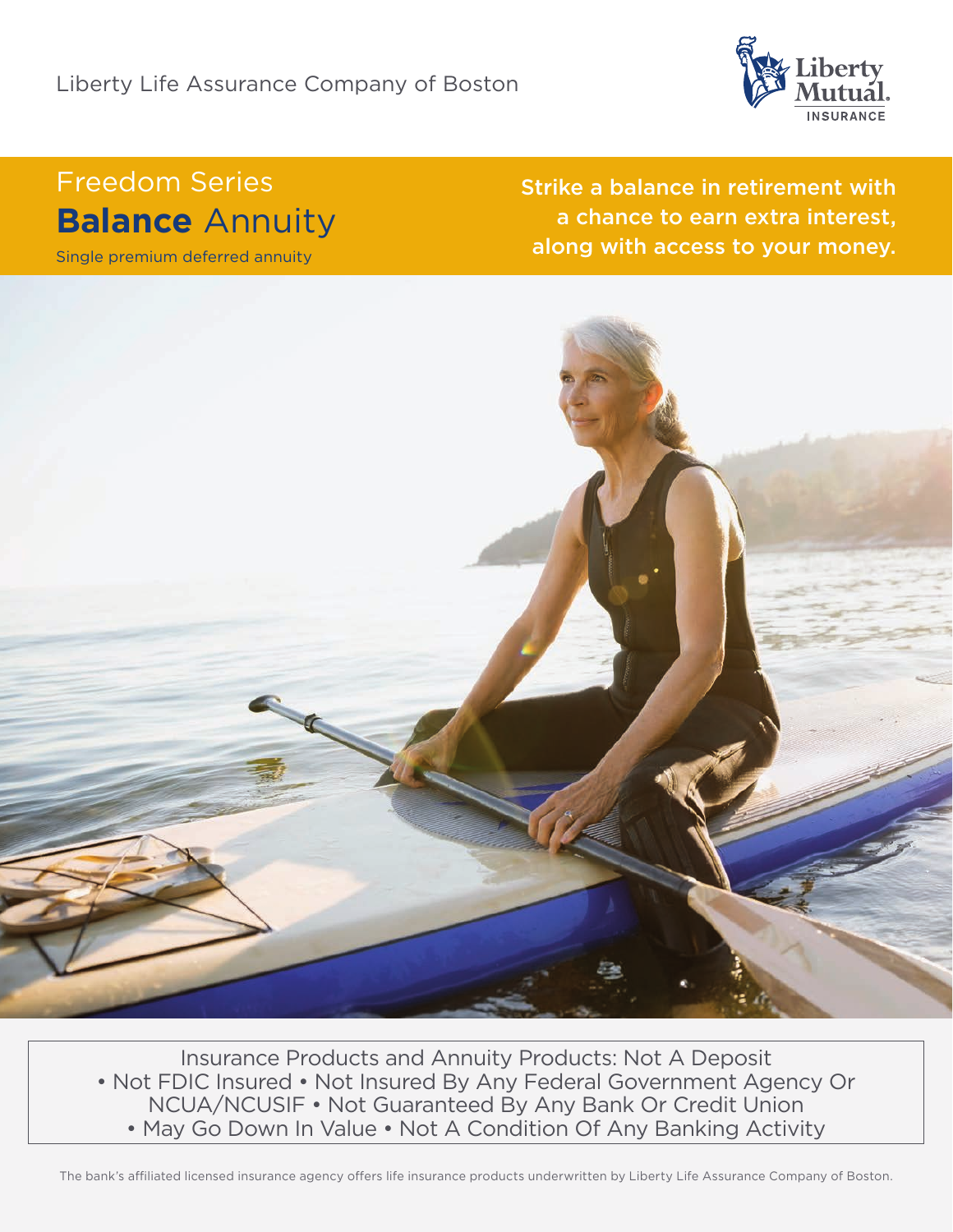

# **Liberty Life's Balance Annuity can help build your retirement income with the power of tax deferral for an income you can never outlive.**

The Balance Annuity provides you with:

- Tax-deferred growth
- Access to your cash when you need it<sup>1</sup>
- An income stream for the future
- Opportunity to earn extra interest

# **Here's how it works**

Funded with a single payment, the Freedom Series Balance Annuity provides you with a guaranteed interest rate for either one of five years depending on which option you select.

With the power of tax deferral, your annuity earns interest that isn't taxed until it's withdrawn. As your interest grows, it too earns interest, compounding your earnings each year.

## **Get extra interest**

The Balance Annuity earns an extra 1 percent interest in the contract's first year. Annuities with a value of \$100,000 or more will receive an additional interest rate credit to the already guaranteed annual interest rate.

# **The guarantee period**

The initial rate schedule is guaranteed for either one or for five years depending on the option you select, and is fixed at the time of issue. At the end of the guarantee period, your annuity will earn tax-deferred interest at the current renewal rate in effect at that time. The renewal rate depends on current market rates and is guaranteed for one year. Thereafter, it resets annually on the contract anniversary date.

## **Return of premium guarantee**<sup>2</sup>

The return of premium feature is included at no additional cost and provides protection if you decide to surrender your annuity.

<sup>1</sup> May vary by state. Up to 10 percent of the beginning of the year account value may be withdrawn without withdrawal charges. Withdrawals are subject to tax on any gain in the contract and, if taken before age 59½, may be subject to a 10 percent federal tax penalty. In addition, withdrawals will reduce the death benefit and account value. You should consult a tax advisor regarding financial implications.

<sup>2</sup> Liberty Life Assurance Company of Boston's financial strength backs all of its obligations to pay claims under the policies it issues. In addition, Liberty Life Assurance Company of Boston's ability to pay those claims is backed by a written guarantee from Liberty Mutual Insurance Company.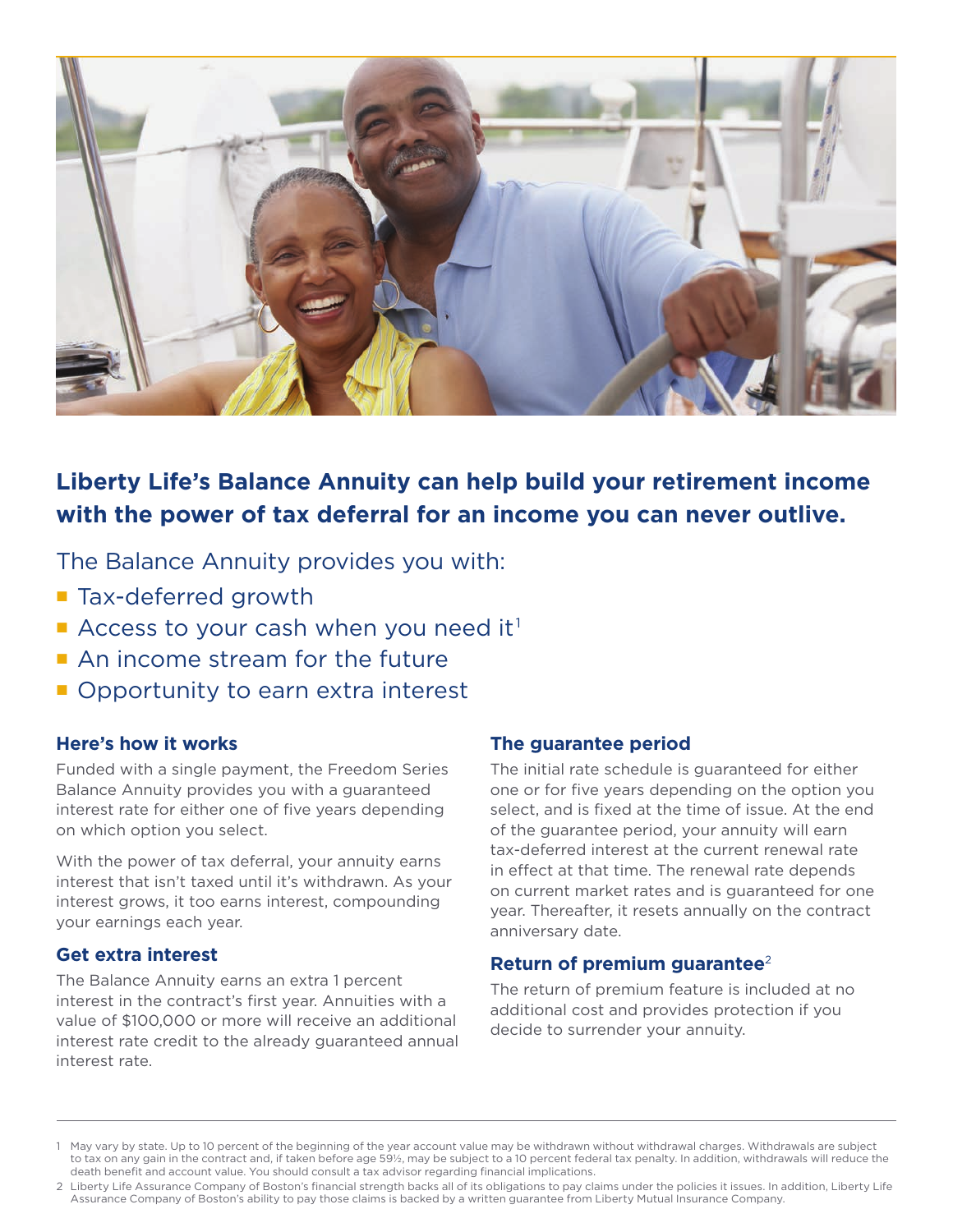If you decide to waive this feature, you will receive additional interest on your single premium for the first year only. If you waive the feature and then surrender your annuity, withdrawal charges may apply that can reduce the amount refunded below your single premium.

#### **Penalty-free access to account values**<sup>1</sup>

After the first contract year, you can withdraw up to 10 percent of the account value (minimum \$250) without a withdrawal charge, as long as the withdrawal doesn't bring your account value below \$10,000.

After the second year, a special carryover provision allows for a 20 percent no-charge withdrawal if you didn't make withdrawals in the previous year. Withdrawals exceeding these amounts may incur withdrawal charges, depending on the guaranteed crediting period you select.

#### **Withdrawal charges**

| <b>One-Year Guarantee</b> |                                 | <b>Five-Year Guarantee</b> |                                 |
|---------------------------|---------------------------------|----------------------------|---------------------------------|
| Year                      | % of account<br>value withdrawn | Year                       | % of account<br>value withdrawn |
|                           | 7%                              |                            | 7%                              |
| $\overline{2}$            | 7%                              | $\overline{2}$             | 7%                              |
| $\overline{3}$            | 7%                              | $\overline{3}$             | 7%                              |
| $\overline{4}$            | 6%                              | $\overline{4}$             | 6%                              |
| 5                         | 5%                              | 5                          | 5%                              |
| 6                         | 4%                              | 6                          | $O\%$                           |
|                           | 3%                              | 7                          | 0%                              |

With the return of premium feature, withdrawal charges will not reduce your account value below your single premium, less any prior withdrawals.<sup>3</sup>

# **Additional benefits – just in case**<sup>4</sup>

In certain serious health conditions, Liberty Life will allow for withdrawals or surrenders and waive withdrawal charges if you or your spouse:<sup>4</sup>

- Becomes ill and requires a qualifying medical stay for 45 days out of any continuous 60-day period
- Is diagnosed as terminally ill
- Becomes unable to perform two of the six activities of daily living

You can use this money for any purpose.

#### **Your annuity payout options**

With the Balance Annuity, you can opt for a variety of payment methods, including:

- Equal payments over your lifetime
- Equal payments over a specified period
- A specified amount each period
- Payments of interest only

#### **Find the balance, enjoy the future**

It's time to realize the retirement you've always dreamed of. The Freedom Series Balance Annuity can help by reducing taxes and providing a stream of income you can use as a reliable retirement supplement.



3 This is only true if Return of Premium Option is elected.

4 Does not apply to pre-existing conditions. May not be available in all states.